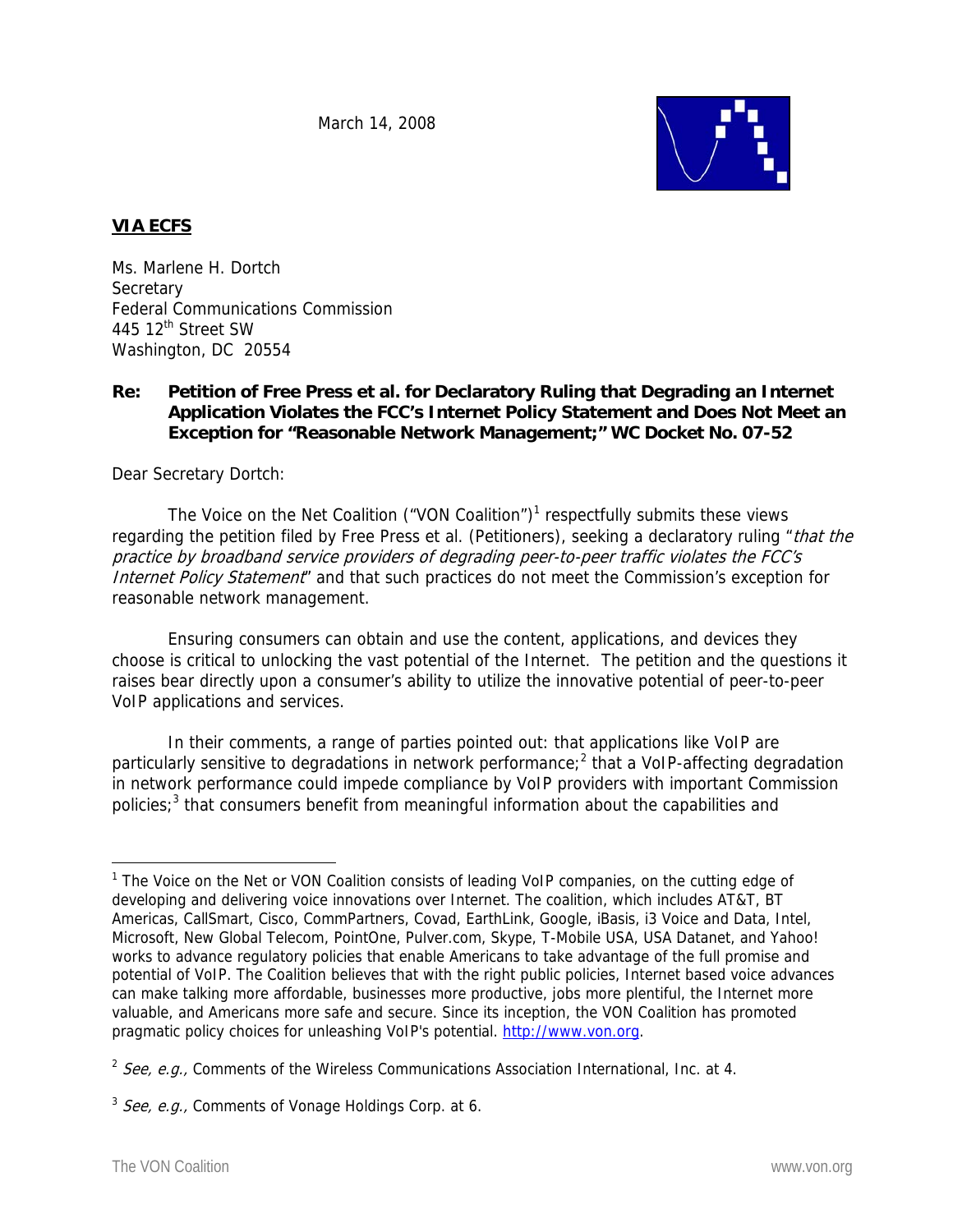limitations of their broadband service;<sup>4</sup> that the Commission should be particularly skeptical of the use of "network management" practices that cause consumer harm;<sup>5</sup> and that the Commission should resolve questions about the legitimacy of particular network management practices on a case-by-case basis as they arise.<sup>6</sup> The VON Coalition wishes to elaborate on these important points.

The predominant and prevalent VoIP protocols used by all major VoIP providers are based upon peer-to-peer traffic communication. While reasonable network management can promote the interests of consumers, discriminatory practices that go beyond reasonable network management could harm consumers and prevent Interconnected VoIP providers from complying with important Commission policy objectives. For these reasons, the Commission should make clear that degradation of VoIP traffic is a violation of the Internet Policy Statement, enforce its Internet Policy Statement on a case-by-case basis, and ensure that consumers receive meaningful information about their broadband access capabilities and limitations in their terms of service.

# **I. Predominant and Prevalent VoIP Protocols Constitute Peer-To-Peer Traffic**

Peer-to-peer traffic represents a broad class of interesting and innovative Internet technologies that include VoIP; it is not synonymous with BitTorrent or file-sharing. In fact, the predominant VoIP protocols used today all generate peer-to-peer traffic (including SIP, H.323, and Skype's own peer-to-peer protocol among others.)

VoIP as a peer-to-peer application is well known. For example in its *Pulver Order*, the Commission recognized that VoIP's SIP protocol "merely facilitates peer-to-peer communication." Likewise as Wikipedia describes it, "SIP is a peer-to-peer protocol."<sup>7</sup> H.323, another common VoIP communication protocol, is also a peer-to-peer communication protocol<sup>8</sup> supporting user-touser communications without a centralized controlling entity.<sup>9</sup> Skype, too, utilizes peer-to-peer protocols to empower consumers with new ways to communicate.<sup>10</sup>

As such, these VoIP protocols require only a simple core server for user lookup, while the intelligence is distributed to the network edge, embedded in endpoints (terminating devices built in either hardware or software) to enable peer-to-peer communication. These VoIP protocols, in turn, enable a broad array of different Internet communication applications that allow consumers

 $\overline{a}$ 

The VON Coalition **The VON Coalition** - 2 - The VON Coalition of the VON Coalition of the VON Coalition of the VON Coalition of the VON Coalition of the VON Coalition of the VON Coalition of the VON Coalition of the VON Co <sup>10</sup> "An Analysis of the Skype Peer-to-Peer Internet Telephony Protocol," Salman A. Baset and Henning G. Schulzrinne Department of Computer Science Columbia University.

 $4$  See, e.g., Comments of Verizon and Verizon Wireless at 15.

 $5$  See, e.g., Comments of the Open Internet Coalition at 8-9.

 $6$  See, e.g., Comments of AT&T Inc. at 24-27.

<sup>&</sup>lt;sup>7</sup> http://en.wikipedia.org/wiki/Session\_Initiation\_Protocol.

<sup>&</sup>lt;sup>8</sup> "The [H.323 VoIP] protocol was developed to allow intelligent clients to establish connections to other intelligent clients, using a peer-to-peer protocol." available at http://www.bandwidth.com/wiki/article/SIP\_or\_MGCP\_%3F.

<sup>&</sup>lt;sup>9</sup> See http://www.tmcnet.com/it/0801/0801rady.htm.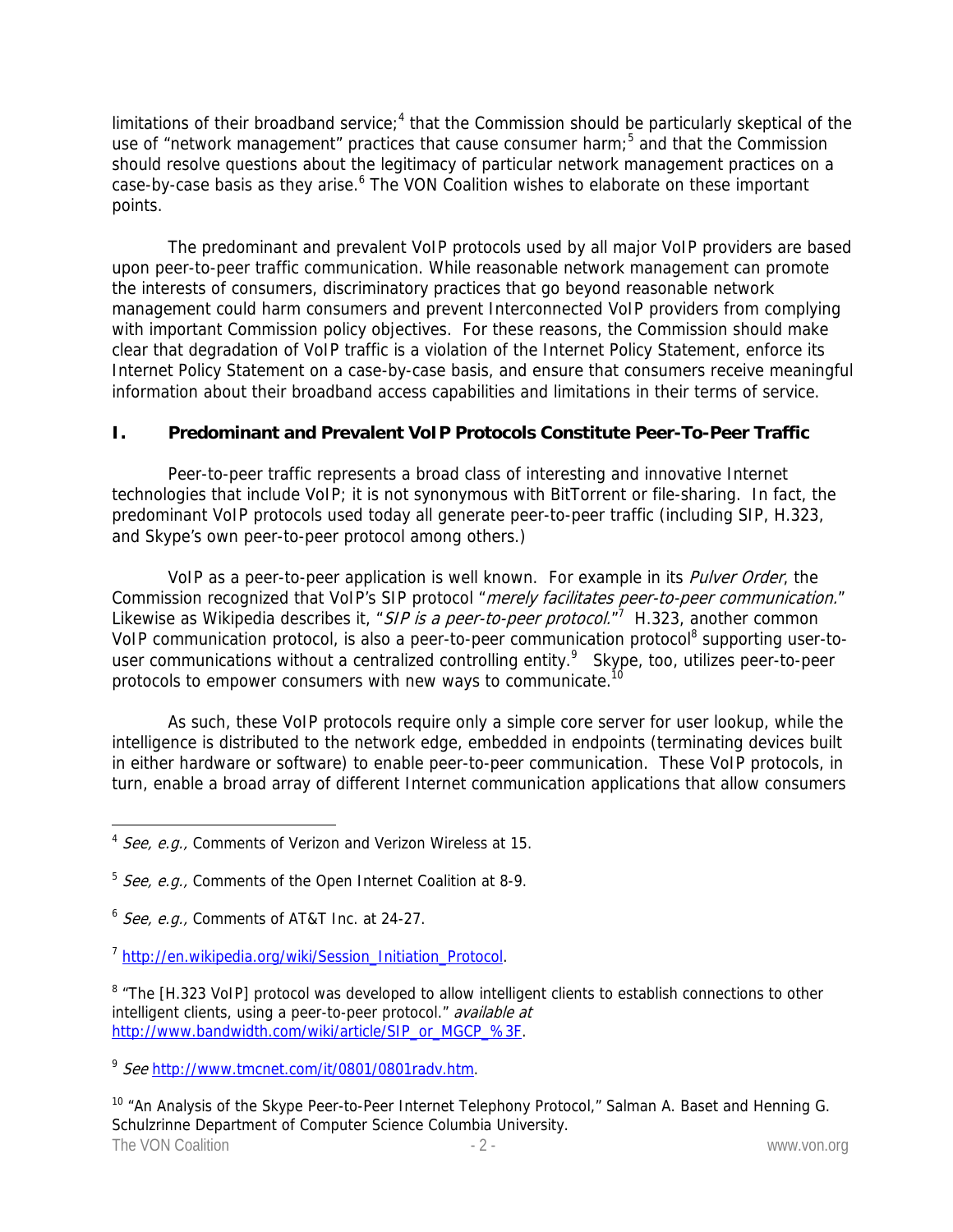to communicate in new and exciting ways over the Internet by incorporating voice and real-time video communication into instant messenger applications, web sites, blogs, widgets, video games, as well as Interconnected VoIP services.<sup>11</sup>

## **II. Degrading Peer-To-Peer VoIP Traffic, By Delaying Packets, Can Have The Effect Of Blocking A VoIP Conversation**

Comcast's terms of service, by way of example, indicate that "during periods of high network congestion" its network management activities may include "delaying peer-to-peer sessions" or "limiting the number of peer-to-peer sessions."<sup>12</sup> Delay discrimination hurts some peer-to-peer applications more than others. Applications like VoIP, which rely upon a steady stream of real-time communication packets, can be especially harmed by temporarily delaying peer-to-peer sessions (or sessions using other applications or protocols).

Limiting or delaying a peer-to-peer VoIP session can be tantamount to blocking a VoIP call. Unlike BitTorrent, peer-to-peer VoIP traffic degradation could significantly harm the consumer's ability to effectively use the application of their choice. The quality of peer-to-peer VoIP communications could be degraded, or indeed blocked, if its communication packets are slowed or its peer-to-peer traffic is suspended. Even when VoIP packets are delayed a mere 250 milliseconds, the lag is noticeable.<sup>13</sup> For example, the International Telecommunication Union ("ITU") provides "Guidance on one-way delay for voice over IP" applications in Recommendation G.114. The ITU recommends "that a one-way delay of 400 ms should not be exceeded."<sup>14</sup> While delays may merely slow a file transfer in some applications, for VoIP applications it can have the effect of garbling or dropping a conversation entirely and making the application unusable.

The Commission's Policy Statement announced that consumers are entitled to access the lawful content of their choice; to run applications and use services of their choice; and to benefit from competition among network providers, application and service providers, and content providers.15 If Comcast degraded VoIP's peer-to-peer traffic, as described in Comcast's terms of service describes for all peer-to-peer traffic, it likely would be violating the Commission's Policy Statement.

 $\overline{a}$ 

 $11$  Examples of innovative VoIP applications and the benefits they deliver can be found at http://www.vonplus.org/benefits/Benefits%20webpage/benefits.html.

<sup>&</sup>lt;sup>12</sup> See http://www6.comcast.net/terms/use/.

<sup>&</sup>lt;sup>13</sup> See "Voice Quality of Service," By Alfredo DeLorenzo, Internet Phone Writer Published:May 23, 2006 available at: http://www.voip.com/voip\_articles/Voip\_Quality\_of\_Service.aspx.

<sup>&</sup>lt;sup>14</sup> See ITU-T Recommendation G.114, Recommendations on the transmission quality for an entire international telephone connection, http://www1.cs.columbia.edu/~andreaf/new/documents/other/T-REC-G.114-200305.pdf. See also "Understanding Delay in Packet Voice Networks," available at http://www.cisco.com/warp/public/788/voip/delay-details.html.

The VON Coalition **The VON Coalition** - 3 - The VON Coalition **- 3** - www.von.org <sup>15</sup> Federal Communications Commission, Policy Statement, Aug. 5, 2005, *available at* http://fjallfoss.fcc.gov/edocs\_public/attachmatch/FCC-05-151A1.pdf.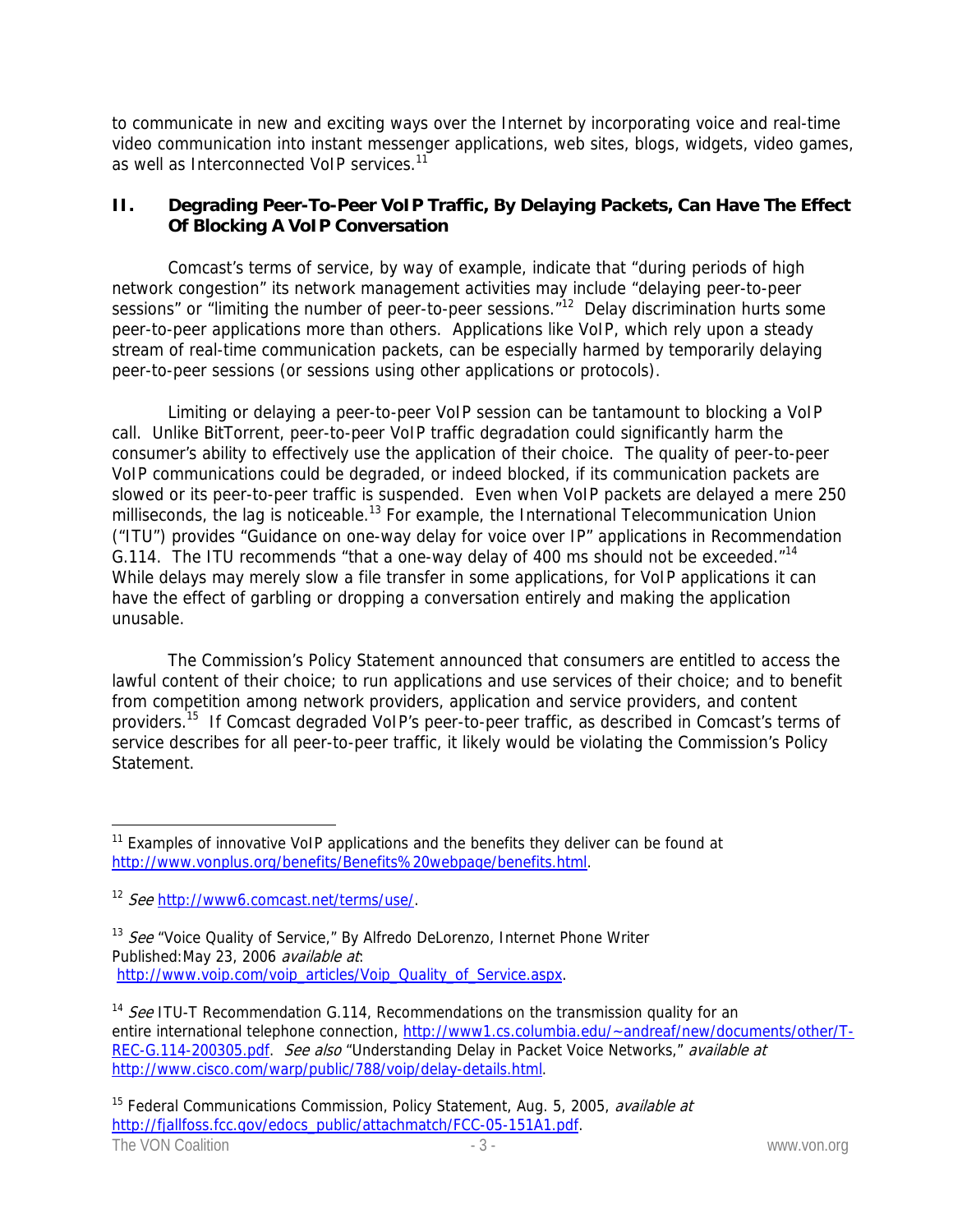### **III. VoIP Applications Do Not Consume An Unreasonable Amount Of Bandwidth And Thus, Are Illegitimate Targets Of Degrading Network Management Practices**

A network provider is presumably throttling BitTorrent peer-to-peer traffic because some file sharing applications generate large amounts of network traffic. However, peer-to-peer VoIP traffic generally represents just a trickle in today's growing broadband pipes. For most VoIP codecs, 90 kbps upstream and downstream is sufficient. A 90 kbps stream is often sufficient for users utilizing a G711 codec, 30kbps for a G729 codec, while some narrowband fixed rate VoIP codecs can operate at minimum speeds as low as of 13.3 kbps.<sup>16</sup> These are just a small trickle of traffic in a 200kbs or even multi-megabit broadband connection. They do not consume an unreasonable amount of bandwidth and thus are illegitimate targets for packet throttling.

## **IV. Degrading Peer-To-Peer VoIP Traffic Could Impede Interconnected VoIP Provider Compliance With Commission Objectives And Rules**

Interconnected VoIP providers take seriously the regulatory responsibilities the Commission has bestowed upon them. Impeding peer-to-peer VoIP traffic could imperil an Interconnected VoIP provider's ability to meet Commission regulatory responsibilities.

**Impeding Disability Access.** As the VON Coalition and disability groups have pointed out, network conditions can impede Interconnected VoIP providers in their ability to comply with their obligations under Section 225 of the Act to enable 711 and TTY dialing for people with disabilities.<sup>17</sup> For example, when utilizing an analog TTY system over an Interconnected VoIP service, a significant amount of dropped packets or jitter can lead to a garbled message and the possibility of a garbled TTY digit. As experts have demonstrated, losing a 20ms VoIP packet within the 165ms TTY character would destroy that whole TTY character making the network unusable for TTY devices. Thus, delaying peer-to-peer Interconnected VoIP traffic could impede disability TTY access, and prevent Interconnected VoIP compliance with a Commission mandate.

**Harming Public Safety.** Interconnected VoIP providers also have a responsibility to route 911 calls to the appropriate public safety answering points. To provide E911 capability, Interconnected VoIP providers have gone to extraordinary lengths to make astonishing progress under a very ambitious timetable. As a result of this unprecedented effort, Americans who dial 911 using interconnected VoIP services can now rest assured they can reach help in an emergency.

However, limiting peer-to-peer VoIP traffic in a manner such as that potentially described in Comcast's terms of service, would be counter to the Commission's intent in its VoIP E911 Order to ensure that consumers can always reach 911. In its *VoIP 911 Order*, the Commission reaffirmed its "obligation to promote 'safety of life and property' and to 'encourage and facilitate the prompt deployment throughout the United States of a seamless, ubiquitous, and reliable end-

 $\overline{a}$ 

<sup>&</sup>lt;sup>16</sup> See http://www.speex.org/comparison/ and http://www.voipinfo.org/wiki/index.php?page=Wideband+VoIP.

<sup>17</sup> VON Coalition comments filed December 3, 2007 at http://www.von.org/usr\_files/Disability%20-- %20Comments%20on%20Waiver%2012-3-07.pdf.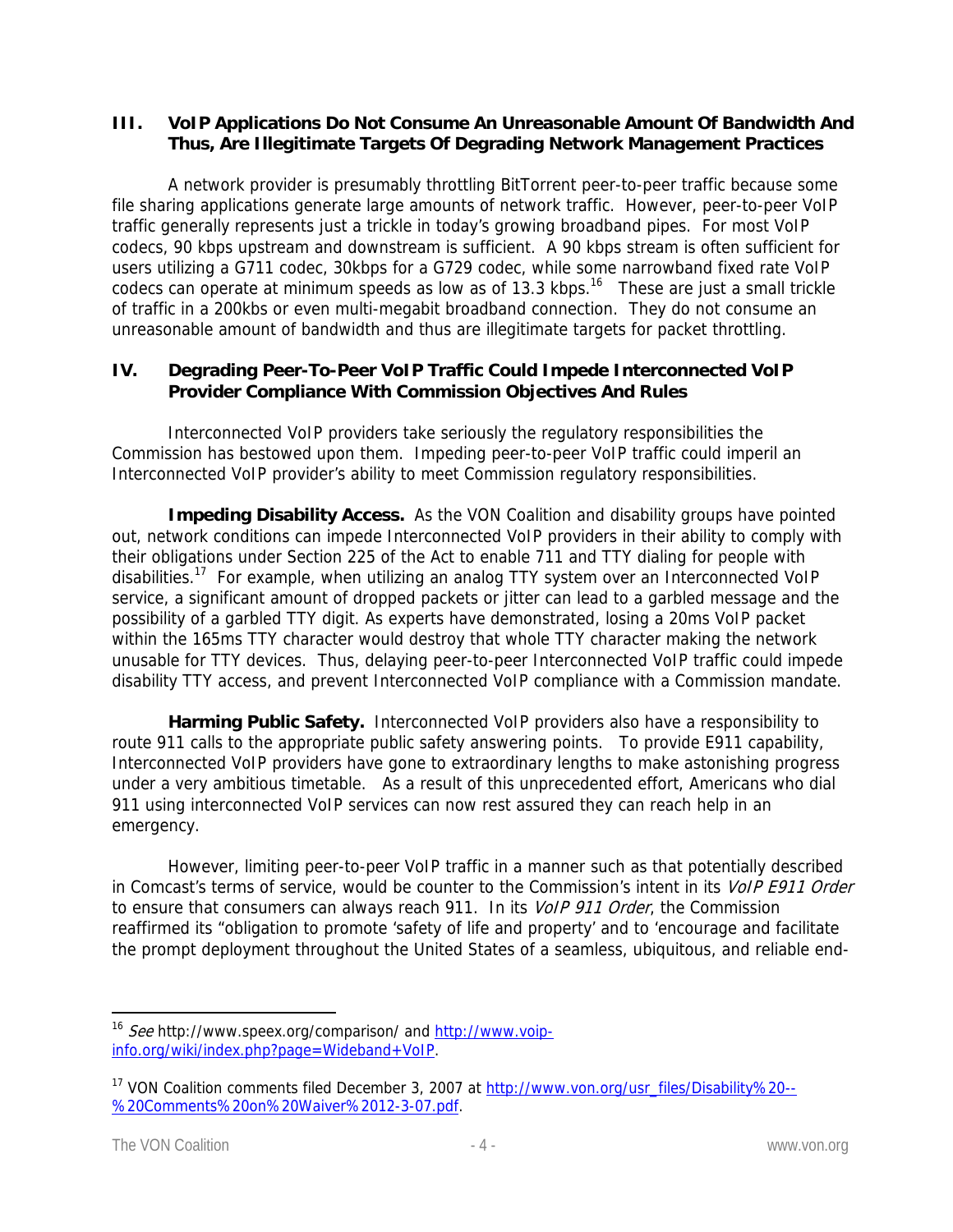to-end infrastructure' for public safety." <sup>18</sup> Ensuring a reliable broadband infrastructure upon which Interconnected VoIP emergency calls can be routed depends upon enforcement of the Commission's Policy Statement and the assurance that peer-to-peer Interconnected VoIP packets are not degraded by network management policies that seek to delay or limit peer-to-peer VoIP sessions.

As the VON Coalition has explained previously, "the Commission should never tolerate or permit blocking of any calls under any circumstances."<sup>19</sup> Experts warn that Internet traffic could spike in the wake of a terrorist attack, flu pandemic, or other natural emergency that suddenly causes millions of people to turn to the Internet.<sup>20</sup> It is precisely during periods of high network congestion that an Interconnected VoIP user might need to place a 911 call using a peer-to-peer VoIP session and not a time to be delaying peer-to-peer sessions or limiting the number of peerto-peer sessions.

### **V. Consumers Should Receive Meaningful Information Regarding Their Broadband Service Plans**

The HighTech Broadband Coalition's ("HTBC") original connectivity principles included a requirement that consumers receive clear, meaningful disclosure of service plan capabilities and limitations. That principle was not explicitly included in the Commission's Policy Statement. Unless consumers are informed in plain English of the capabilities and limitations of the broadband offerings available to them, they cannot possibly make informed choices in the marketplace.

Full disclosure was an important cornerstone of the original connectivity principles. Many broadband offerings today disclose no more about their capabilities and limitations than a theoretical peak bandwidth number which may in actuality only be attained on a limited basis. For example, quantity, duration, and time-of-day limitations that affect the quality of the bandwidth should be plainly disclosed. Any known application and device limitations (such as are deemed necessary to protect the integrity of the network that would impact the customer's usage) and known impacts of network management practices should also be disclosed so that the connectivity principles can work together. Such disclosure helps create an environment where market forces and regulatory oversight could more readily distinguish between acceptable network management practices and behavior that harms consumers.

 $\overline{a}$ <sup>18</sup> E911 Requirements for IP-Enabled Service Providers, First Report and Order and Notice of Proposed Rulemaking, 20 FCC Rcd. 10245 at 4 (2005) ("VoIP E911 Order").

<sup>&</sup>lt;sup>19</sup> The VON Coalition has opposed the blocking of VoIP calls in a number of different proceedings. For example in the FCC's Phantom Traffic proceeding the VON Coalition asserted that , "the Commission should never tolerate or permit blocking of any calls under any circumstances." available at http://www.von.org/usr\_files/ICC%20--%20Phantom%20Traffic%20Comments%20-%20final.pdf.

<sup>&</sup>lt;sup>20</sup> Patrick Thibodeau, Flu pandemic could choke Internet, requiring usage restrictions, ComputerWorld, Feb. 12, 2007, available at

The VON Coalition  $-5$ -(http://www.computerworld.com/action/article.do?command=viewArticleBasic&articleId=9011125) (quoting Renate Noone, vice president of professional services at SunGard's Availability Services unit, and Bernard O'Neill, vice president and chief network officer at Prudential Financial Inc.).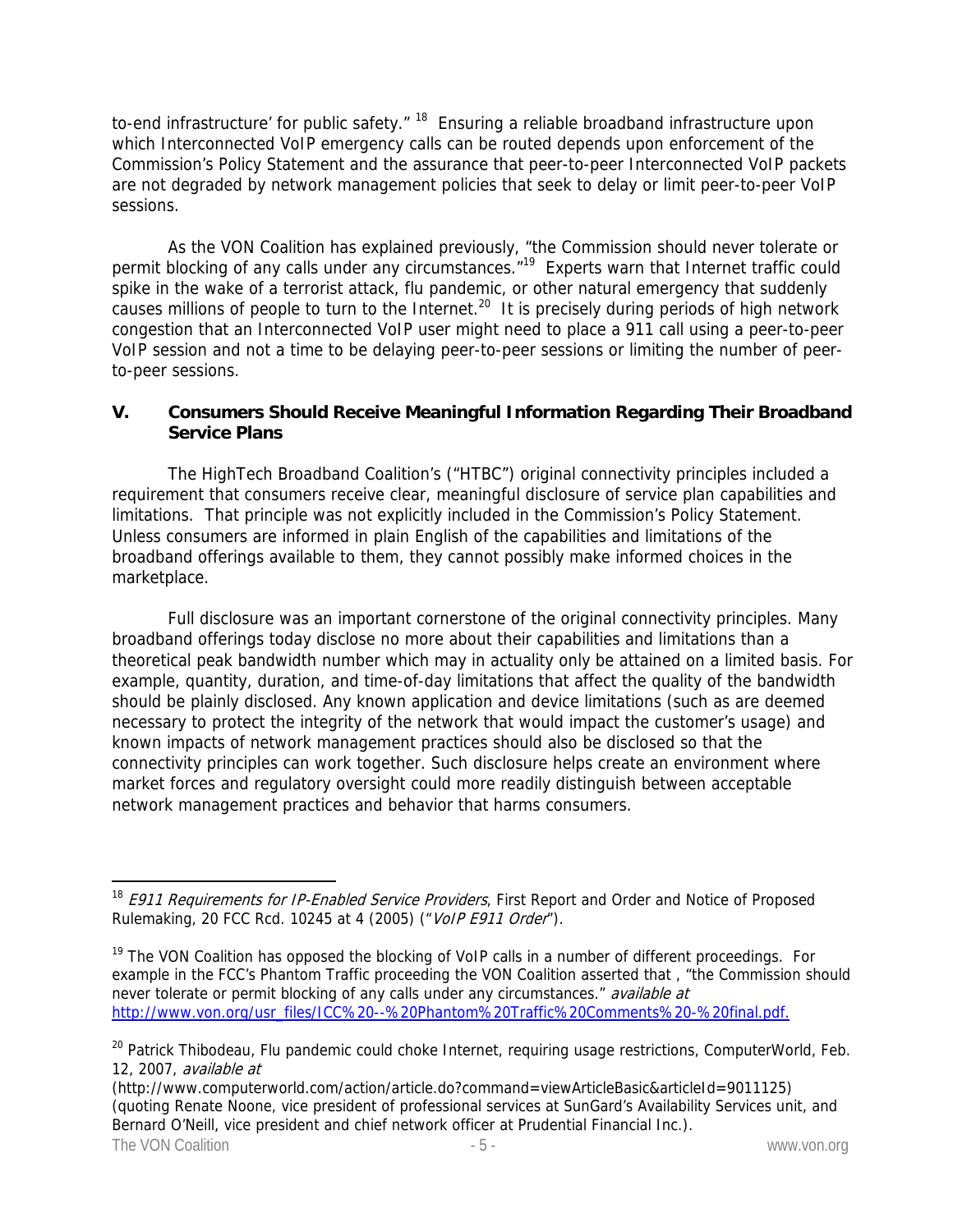In addition to preventing network operators from using network management techniques that harm consumers, the VON Coalition respectfully urges the Commission to take the additional step of making disclosure, along the lines set out by the HighTech Broadband Coalition, an explicit principle of its broadband policy. By doing so, the Commission would signal to all broadband providers that it expects them to provide consumers with all material information about the capabilities and limitations of their service.

### **VI. The Commission Should Expeditiously Address Conduct that Harms Consumers**

The Commission should expeditiously address any discrimination that violates its Policy Statement on a case-by-case basis. Such a decision process will be more fact-based and better evaluate the potential trade-offs in particular cases. The Commission should actively monitor the broadband Internet access market for conduct that violates the Policy Statement that cannot be addressed appropriately by the Commission on a case-by-case basis.

With regard to network management services by broadband Internet access providers, providers should be able to engage in management as follows: Broadband Internet access providers should be able to use pro-competitive network management techniques to alleviate congestion and ameliorate capacity constraints. However, broadband Internet access providers should apply these network management service tools in a nondiscriminatory manner that does not adversely or beneficially impact any one type of application, including peer-to-peer VoIP services.

### **VII. The Commission Should Act On A Case-By-Case Basis**

Given the important competition and innovation interests described above, the VON Coalition supports a compromise approach to protecting a consumer's Internet communications experience. Neither a prescriptive, too-regulatory approach nor an overly-narrow enforcement approach is sufficient for the Commission to protect consumer choice on the Internet. Thus, the VON Coalition suggests a case-by-case proposal as a balanced compromise amongst the competing interests described in the record. An overly-prescriptive rule in this area may anticipate some anti-consumer behavior but, because of its specificity, exclude other anticonsumer conduct. Similarly, a narrow enforcement approach may involve substantial costs to bring enforcement actions to the Commission and it may also take too long for consumers to receive a remedy. Network operators have contended that rules in this area will rob them of necessary incentives to invest or of capabilities necessary to protect consumers. On the other hand, application developers and consumer interests contend that the public policy balance has shifted too far in favor of network operator investment incentives, creating uncertainty for consumers and raising the risk of blocking behavior as described by Free Press and others.

A case-by-case approach recognizes that network operator and application provider incentives to invest should be balanced in a way that maximizes consumer choice. Indeed, even network operators support a case-by-case approach. The VON Coalition recognizes that a caseby-case approach is not perfect; but instead represents a reasonable accommodation to all available alternatives. No party – network operator or application provider – will experience complete satisfaction from the following proposal. Instead, this approach splits the uncertainty difference: if the Commission adopts this approach, application developers, network operators, and consumers will face equal levels of uncertainty regarding, for example, whether a given